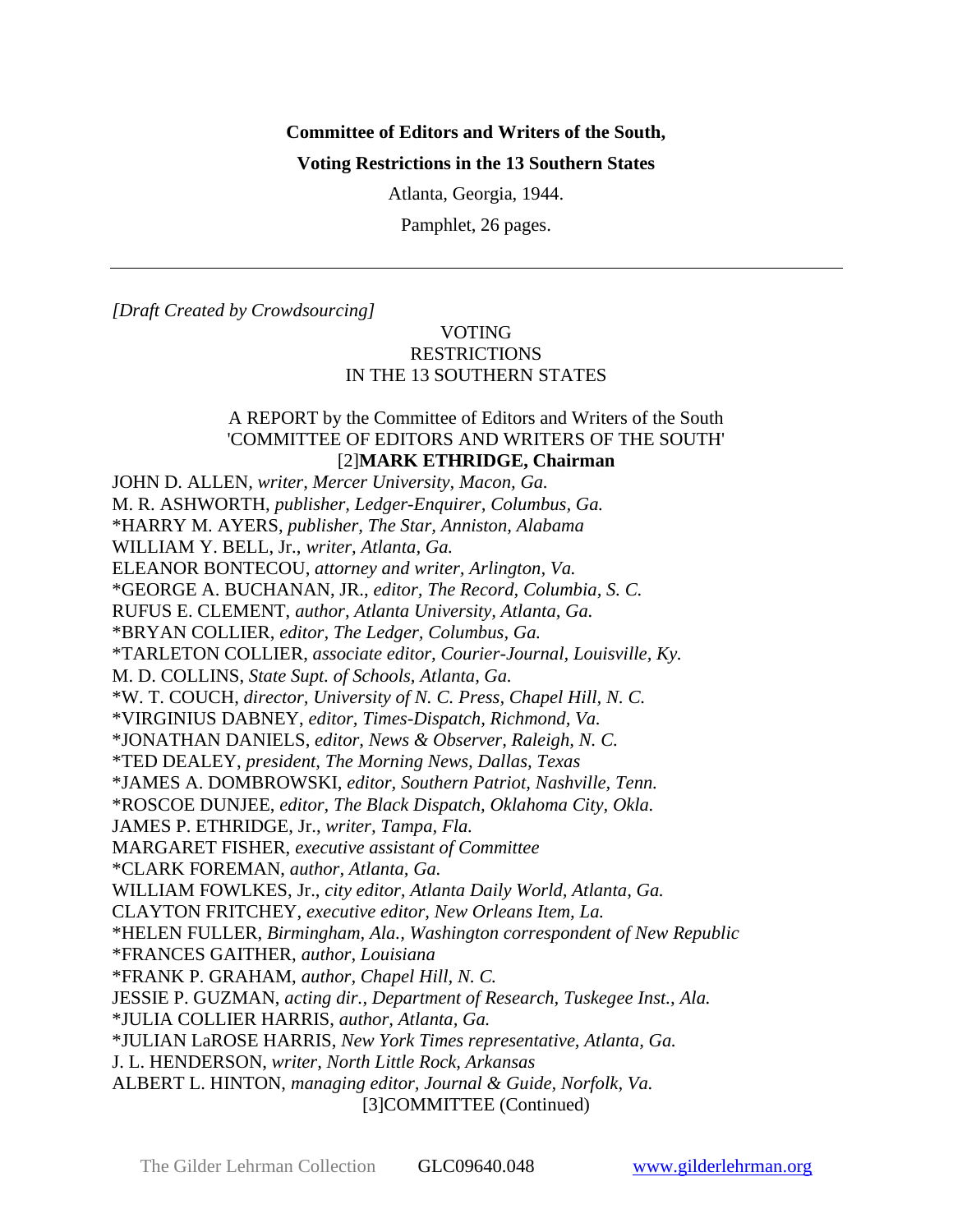JOHN C. HUNT, *editor, The S.C. Federationist, Charleston, S.C.* \*LOUIS I. JAFFE, *editor, Virginian Pilot, Norfolk, Va.* \*CHARLES S. JOHNSON, *author and editor, Nashville, Tenn.* HONORABLE O.E. JONES, *editor, Batesville Guard, Batesville, Ark.* GUY B. JOHNSON, *writer, Southern Regional Council, Atlanta, Ga.* HARNETT T. KANE, *author, New Orleans, La.*  \*STETSON KENNEDY, *author, Miami, Fla.* \*GEORGE S. MITCHELL, *author, Richmond, Va. (southern director, CIO-PAC, Atlanta)* \*H. CLARENCE NIXON, *Director, Vanderbilt University Press, Nashville, Tenn.* RAYMOND B. NIXON, *Director, Division of Journalism, Emory University, Ga.* MEDORA FIELD PERKERSON, *author, Atlanta, Ga.*  \*JENNINGS PERRY, *editor, Nasheville Tennessean, Nashville, Tenn.* DIANA PITTMAN, *writer, Atlanta, Ga.* JAMES S. POPE, *managing editor, The Courier-Journal, Louisville, Ky.* WALTER B. POSEY, *writer, Agnes Scott College, Atlanta, Ga.* \*NELSON POYNTER, *editor, St. Petersburg Times, Florida*  GLENN W. RAINEY, *writer, Georgia School of Technology, Atlanta, Ga.* EDGAR RAY, *managing editor, Tampa Times, Tampa, Fla.* IRA de A. REID, *author, Atlanta University, Atlanta, Ga.* JAMES ROUTH, *writer, Junior College, University of Georgia, Atlanta, Ga.* \*THOMAS SANCTION, *author, Jackson, Miss.* \*C.A. SCOTT, *editor, Daily World, Atlanta, Ga.* MILDRED SEYDELL, *publisher, The Think Tank, Atlanta, Ga.* \*LILLAIN E. SMITH, *author, Clayton, Ga.* \*PAULA SNELLING, *editor, The South Today, Clayton, Ga.* \*C. M. STANLEY, *editor, Advertiser & Journal, Montgomery, Ala.* HARRY S. STROZIER, *attorney and contributing editor, Macon News, Ga.* \*A. L. SWIM, *Press Scimitar, Memphis, Tenn.* WILLIAM A. TOWNES, *writer, Columbia S.C. (Now with the Cleveland Press, Cleveland, Ohio)*  \*CARTER WESLEY*, president, The Informer Newspapers, Houston, Texas* \*A. HOPE WHEELER, *editor, Citizen, Arlington, Texas*  \*P.B. YOUNG, *president and publisher, Journal & Guide, Norfolk, Va.* \* Sponsors

#### [4] INTRODUCTION

Believing that editors and writers have more than the usual obligation to understand and expound correctly the social forces which govern us, thirty-two southern editors and writers sponsored a meeting devoted to a better understanding of the limitations to voting in the south. At the meeting which was held in Atlanta on December 21, 1944, people representing every south-ern state discussed the various laws and practices which serve to limit voting in the south.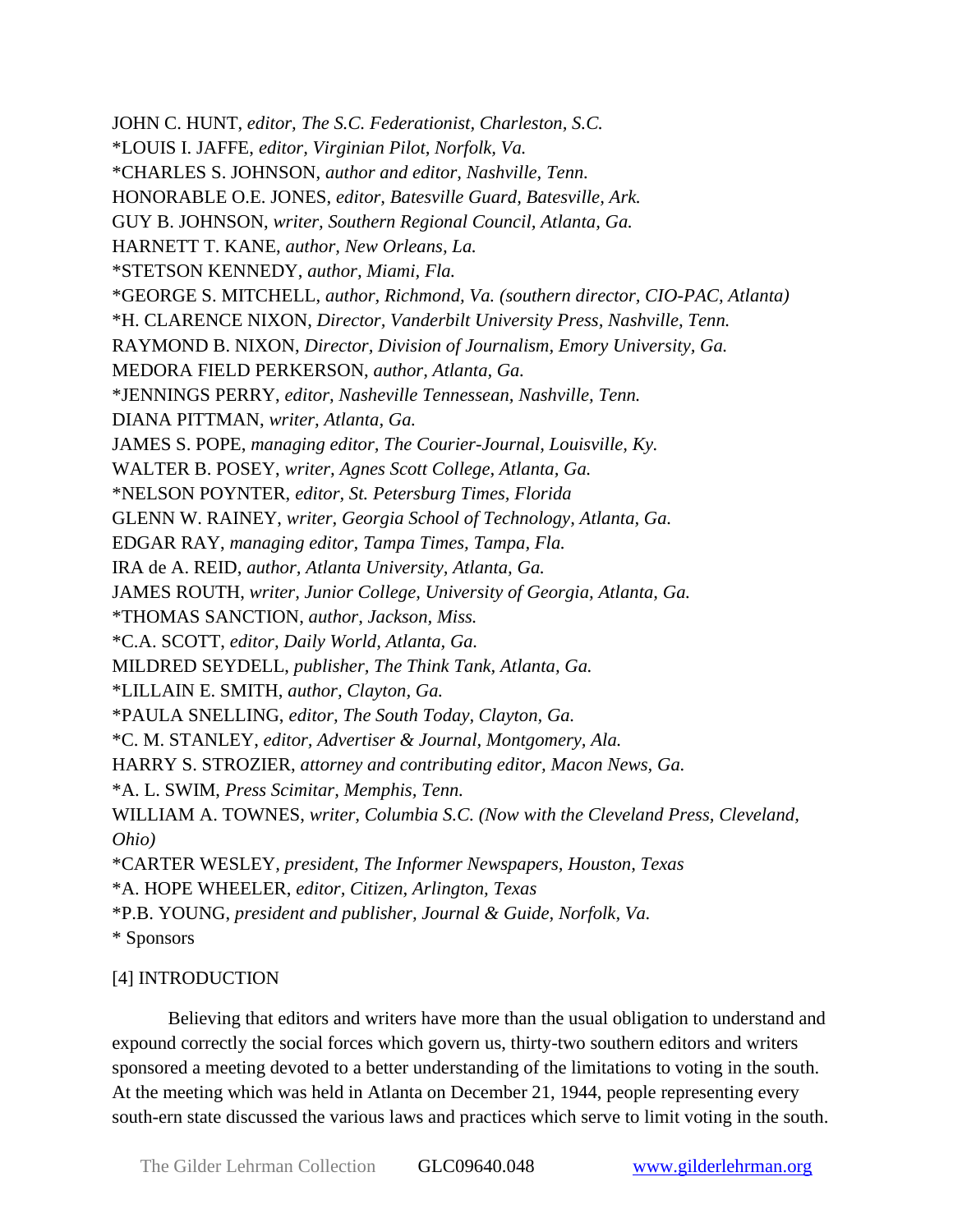There was general concern over the fact that the democracy which southerners had been so instrumental in establishing in this country, had, in the last fifty years in the south, suffered considerably.

This was clearly shown by the report on voting in the 1944 presidential election. In that vote 27.9% of the potential voters of the thirteen southern states voted as compared to 61.9% of the potential voters in the rest of the country. Although the fourteenth amendment to the Constitution says clearly "that no state shall make or enforce any law which shall abridge the privilege . . . of citizens of the United States" the reports from each state show that the Constitution is not at present completely enforced. The three most general limitations as brought out in the meeting were (1) arbitrary inter[5]pretation of complicated registration laws which allowed the exclusion of great numbers of the population, (2) the fact that in many states the election is actually decided by the Democratic primary election, in which Negroes are often not allowed to participate, and (3) the poll tax which by its financial burden and the nuisance which it involves keeps many people from the polls.

The Committee of Editors and Writers is a completely independent committee unaffiliated with any other group and so far has devoted itself entirely to an understanding of voting laws and practices in the south. No resolutions were passed at the meeting but there was general agreement on the part of all that much could be done by the members as individuals in bringing about a better understanding in the south of the present situation and its significance in a democratic country.

In the following pages there is a brief resume of the reports for each state and some extracts from the discussion which resulted from the reports.

#### MARK ETHRIDGE,

Chairman

[6] [Chart representing] VOTING in the 1944 presidential election

[7][illustration]ALABAMA ". . . all . . . citizens possess . . . equal civil and political rights.'' — STATE CONSTITUTION

## COLONEL HARRY M. AYERS *reporting*

The convention that adopted the Constitution of 1901, under which the people of Alabama are now living, had as its primary objective the disenfranchisement of the Negro and as a secondary objective the protection of property rights within the state. Both objects were carried out very success-fully. The Negro was kept from voting by a series of restrictions and in order that these restrictions might not operate equally against the white citizens of the state a "grandfather" clause was inserted for the relief of the white voter.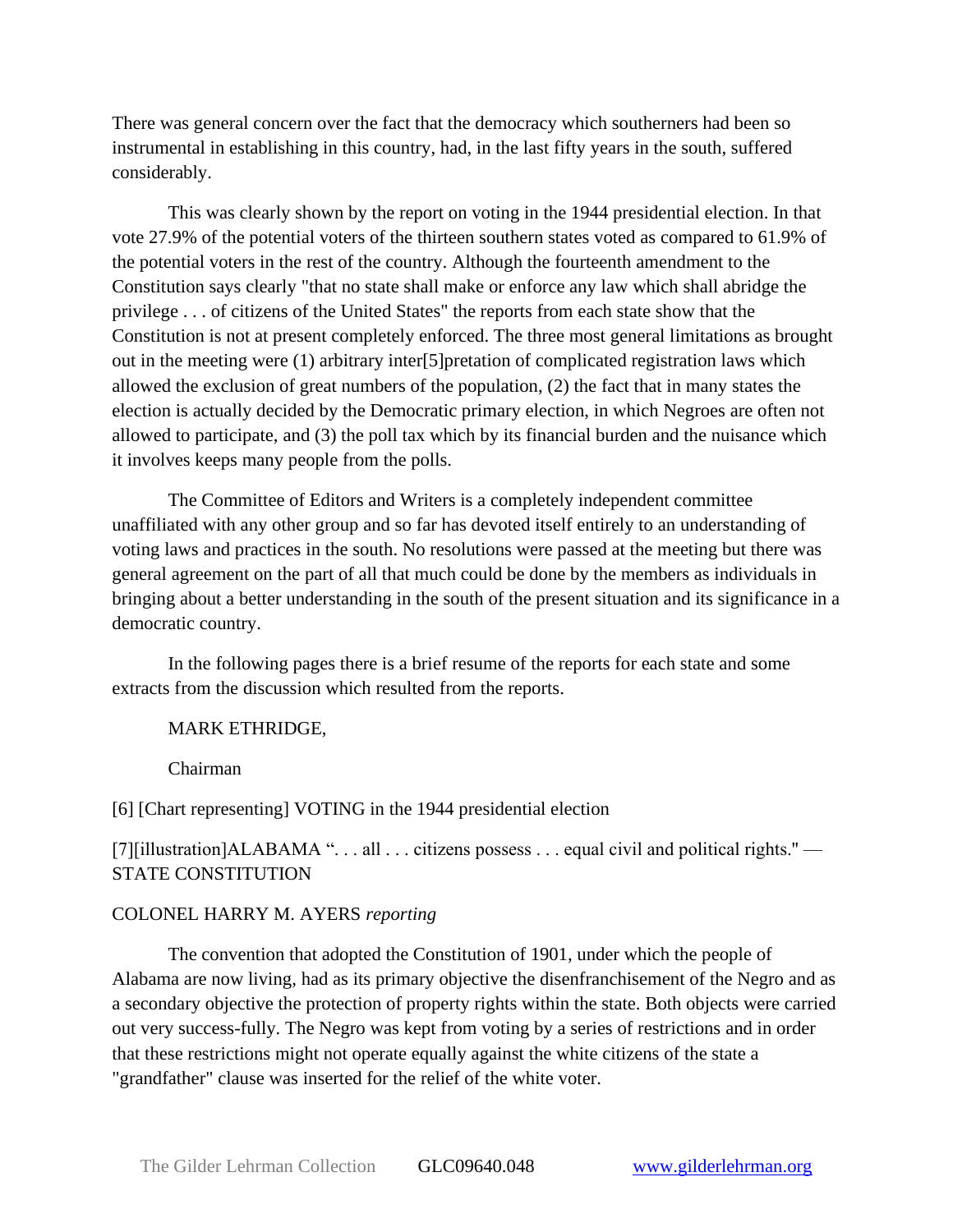Several attempts have been made since to liberalize franchise provisions of the Constitution but to little avail. As a consequence, a man to vote in Alabama today must, of course, first establish his residence. He then must have lived in the state for two years; lived in the county for one year and in the precinct for three months. He must own at least \$300.00 worth of property. He must be able to read and write and interpret any article in the Constitutions of the United States and the State of Alabama, and he has to come before a Board of Registrars and prove that he is thus qualified. This Board of Registrars meets annually during the months of January, February, July and October. In odd years during the month of January the Board sits for thirty days and purges the voting list of all persons who have died or who have removed from the county in which the Board is sitting.

Then in addition to registering, Alabama assesses a poll tax of \$1.50 per head. This tax is cumulative up to \$36. All veterans of the Spanish-American War, the Civil War, the First World War and all veterans of this war are exempt from the payment of that poll tax. All persons who have attained the age of forty-five are also exempt.

[8] Now, as for the matter of interpreting the Constitution — reading and writing an article of the Constitution — there was one Negro friend of mine who lived in the western part of the city who tried several years to gain the right and privilege of voting and he had been debarred every year because he couldn't, according to the Board of Registrars, interpret the Constitution. So he went back and memorized the entire document. The next time he came before the Board, he knew more about the Constitution than the Board itself. This Negro man had also lived in the county for the sufficient length of time and he owned property. But the Board has very liberal privileges under the law that says in Section 53 of the state code: "The Board of Registrars may make such rules and regulations as it deems proper for the receipt of applications for registration and the accomplishing in as expedient a manner as possible the regulation of those entitled to register, but no person shall be as possible the regulation of those entitled to register, but no person shall be registered until the majority of Board of Registrars has passed favorably upon the personal qualifications."

When the convention was sitting, Booker T. Washington, the president of Tuskegee Institute, addressed a memorandum to convention in very moderate, although challenging, language. For instance, he said in part: "The Negro youth must have some incentive for right and useful living held out to him. Let the Negro youth feel that no matter how intelligent or useful he makes himself there is no hope of reward held out before him, and there is danger that he will become a beast, reveling in crime, and a body of death about the neck of the state." It was also pointed out that the better Negroes would leave the state and that prophecy has been realized to a considerable degree.

Before the Constitution was submitted to the electorate, such leaders as Ex-Governors Jones and Oates; Frank S. White, later to become a United States senator; H.S. Dent and George P. Harrison, state leaders, together with Senator John T. Morgan, protested against the "grandfather" clause and other restrictions, stating that they would eventually work hardship on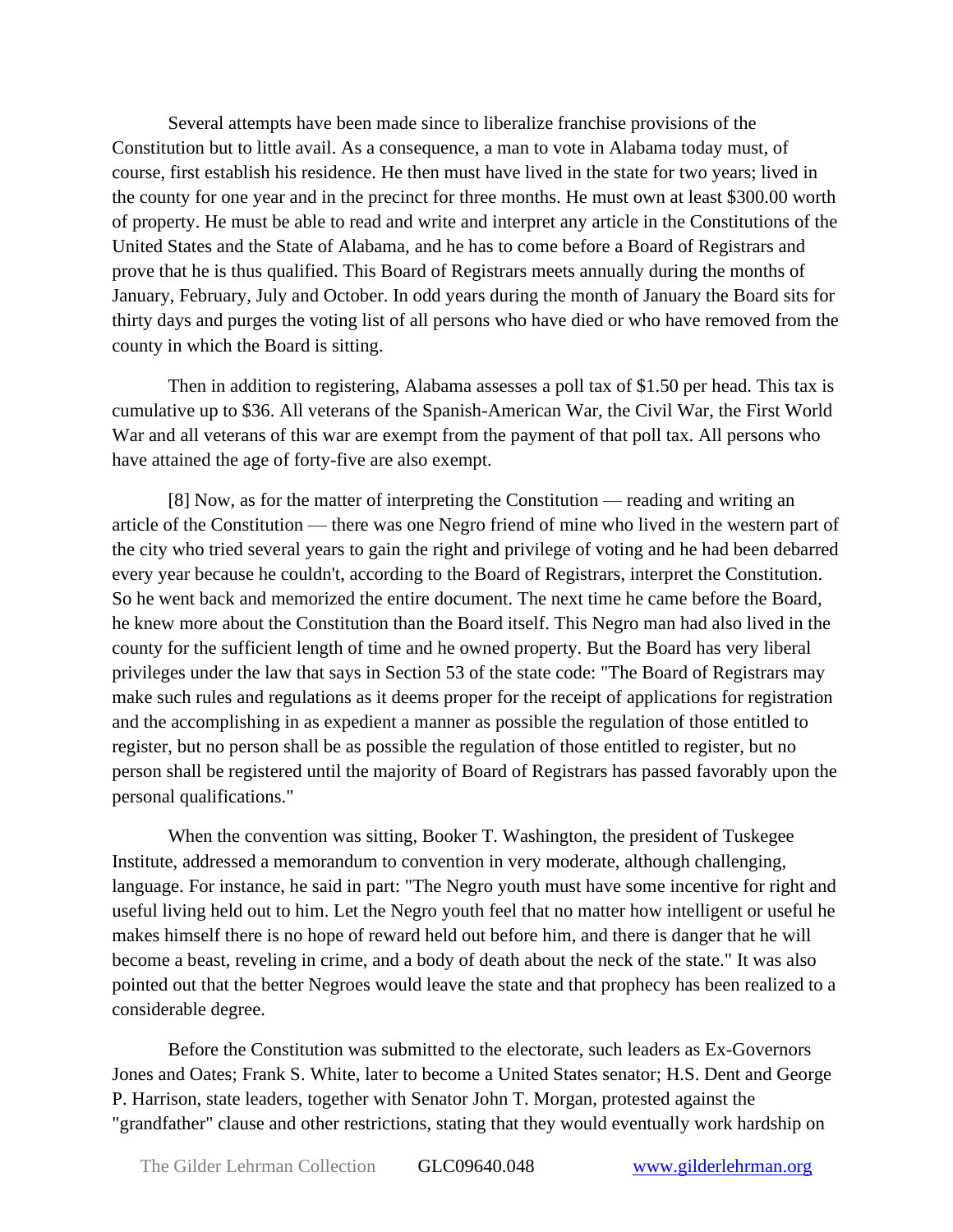the white citizens as well as the Negroes. The prediction also has come true, the poll tax being especially detrimental to a large voting citizenry during the days of the depression.

[9] In the first registration after the constitution was adopted, only 2,500 Negroes were registered in the state at large as opposed to 180,000 white voters. In Montgomery County, where the State Capitol is located, only 27 Negroes registered out of a total Negro population of approximately 52,000. However, in recent years the people of the state have become more tolerant with the respect to the Negro voters and more are being registered where they have favorably identified themselves with the better element among the white citizenry.

\* *No time off for voting provided by law*

\* *Polls open'' 8 ''A.M. to sunset*

[illustration]

ARKANSAS '. . .'' nor shall any citizen ever be deprived of any right, privilege, or immunity, nor exempted from any burden or duty, on account of race, color, or previous condition."—STATE CONSTITUTION

In the absence of ''SENATOR O.E. JONES, DR. CLARENCE NIXON *reported*

There is one dollar poll tax as a prerequisite for voting. The tax is not cumulative.

The law provides that work must suspend or shifts change by 4 P.M. on election day to allow time for voting. There is no provision for payment for time off while voting.

\* *Absentee voting is permitted.*

\* *Polls are open from 8 A.M. to 6:30 P.M.*

\* *In the elections of 1994, Negroes were refused voting privileges at the first primary in July. At the run-off primary in August and at the general election, Negroes voted without difficulty if they were registered and had paid their poll tax. It is estimated that 10,000 Negroes voted in the general election.*

[10][illustration]

FLORIDA ". . .*Guaranteeing equal civil and political rights to all*."—STATE **CONSTITUTION** 

## NELSON POYNTER *reporting*

The state law recognizes as a party any group that registered 5 per cent of the total vote in the last general election. However, the laws are so construed as to make it a practical impossibility for an independent party or group to get candidates on the general election ballots.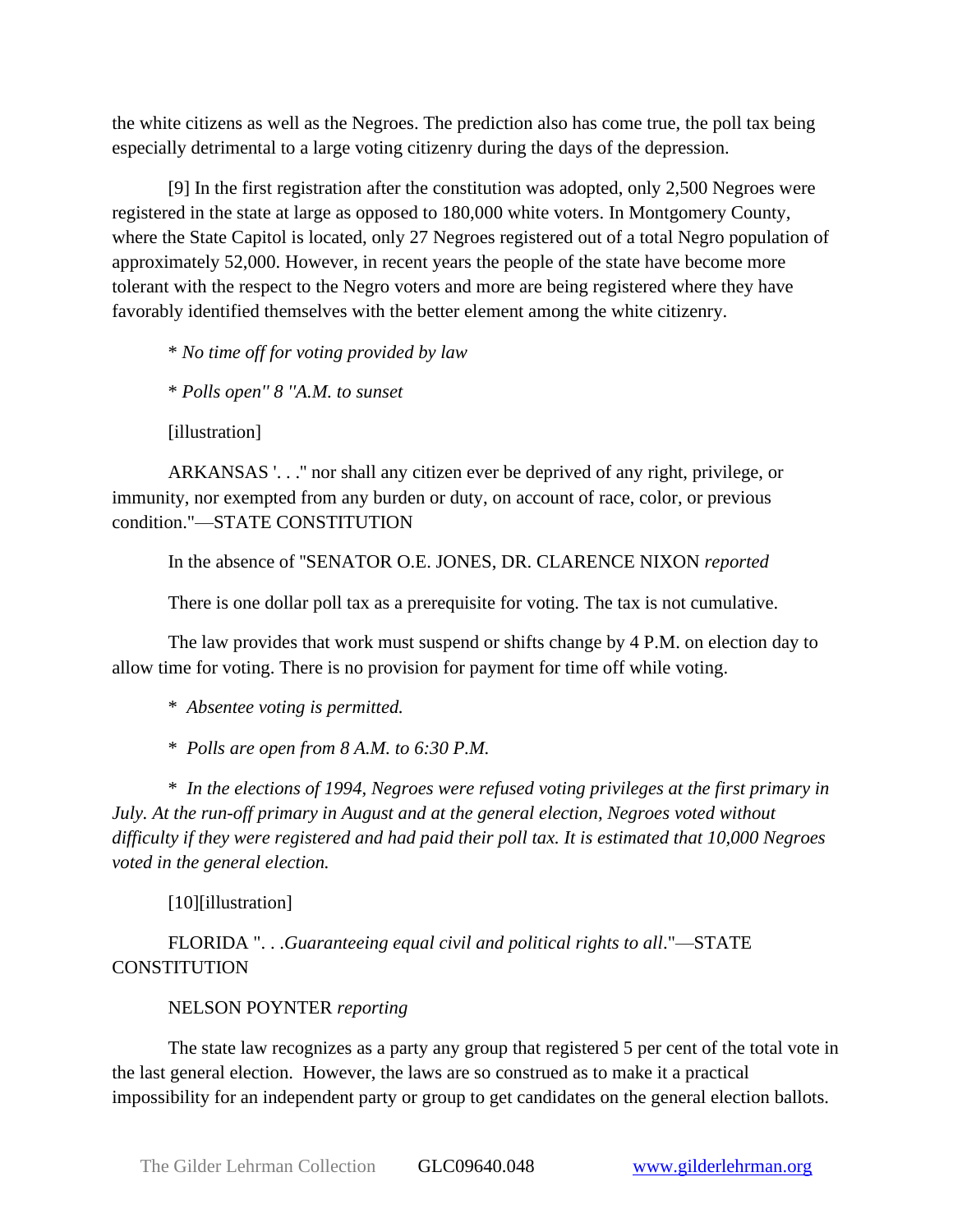In small counties, except for numerous special laws, voting registration lists are good for long periods. In counties having a city with as many as 20,000 people, registrations are required each four or two years, there being a wide variation because of local laws.

Absentee voting provisions for persons in the armed services, provided by a special 1943 law, proved very cumbersome and unsatisfactory. The law applied, however, to men and women in the armed services, women in auxiliary services and men in the merchant marine. Voters required to apply to the Secretary of State for a ballot, which was eventually sent by the Country Judge, returned to the Secretary of State and by him forwarded to the canvassing boards through the County Judge. No time leeway for their receipt was allowed, ballots not reaching the Country Judge on election midnight, being disallowed.

Primaries are held by state law, which authorized qualified political parties to hold primaries within certain restrictions under state supervision. Nothing in the state law mentions color, the Negro being kept out of primaries by resolution of the party, which call for a "white democratic primary." In theory or by legal fiction, Negroes could hold a Negro Democratic or Republican primary.

\* *No provision requiring time off for voting.*

\* *Polls open 7 A.M. to sunset.*

[11][illustration]

GEORGIA

HARRY S. STROZIER *reporting*

The first provision of the Constitution requires registration, not as a qualification for voting, but merely to identify voters.

The next section of the Constitution provides that every citizens eighteen years old or upwards, not laboring under disabilities, is entitled to register and vote. But no soldier, sailor, or marine shall acquire the right to vote by reason of being stationed on duty in the state.

The Negro is effectively disfranchised, however, by a party rule requiring that Democratic primaries shall be "white" primaries; the law regulating primaries provides that such elections shall be held under rules adopted by the party authorities.

Georgia has a unique way of reducing the weight of the people who live in cities. A popular plurality is off-set by the county-unit system which allows each county -unit system which allows each county two unit votes in an election and no county, no matter how many people live in it, more than six votes. A man who lives in Atlanta or Savannah, for instance, pays as much taxes as anyone else but his vote in worth only a fraction of that of a voter who lives in a rural county. There are 159 counties in Georgia.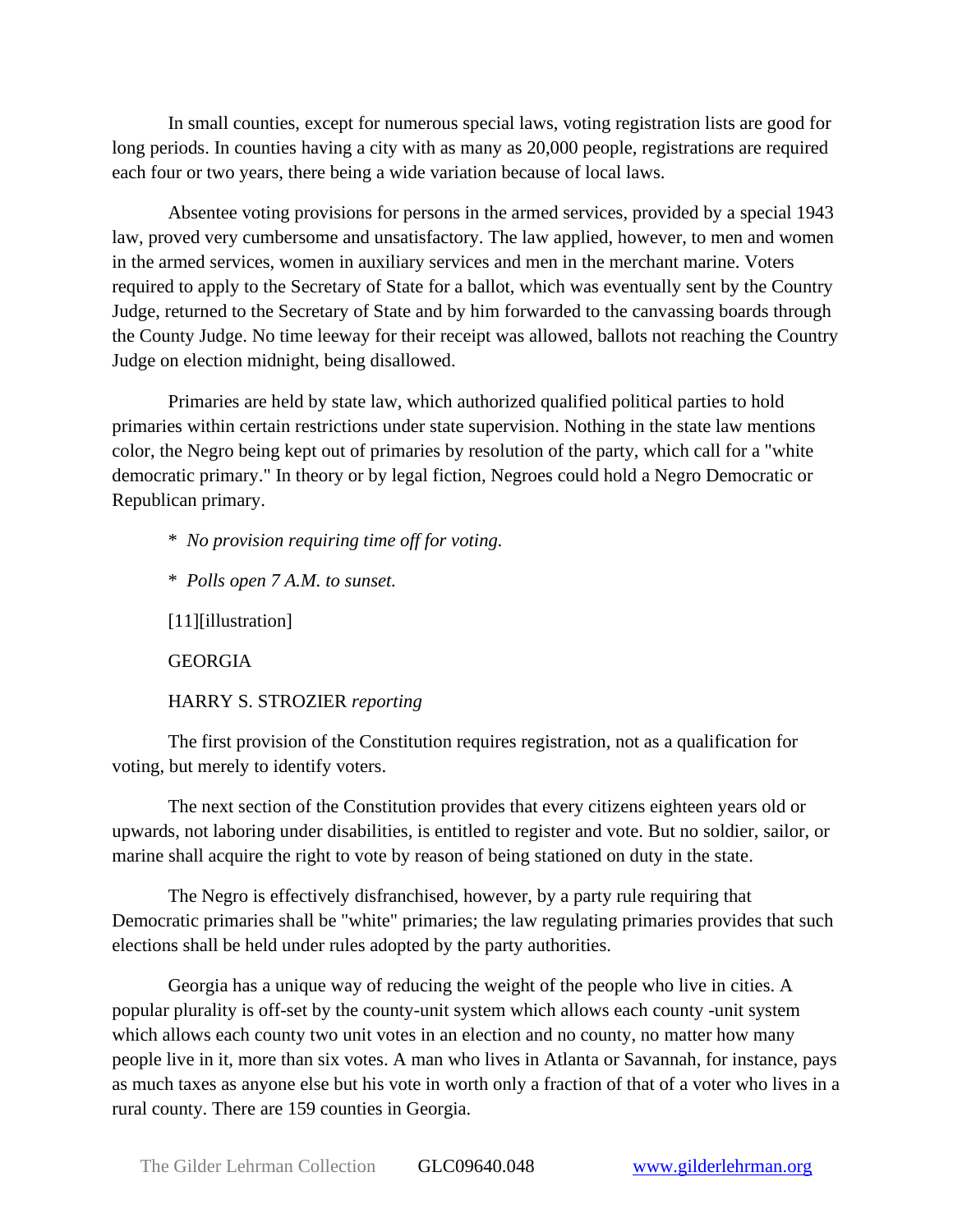\* *Absentee voting is permitted.*

\* *No provision is made for time off from work for voting.*

\* *At the time Mr. Strozier made his report, there was a dollar poll tax on voting in Georgia, but it has since been removed.*

\* *Polls are open from 7 A.M. to 6 P.M. at courthouses and 8 A.M. to 3 P.M. at the precincts.*

[12][illustration]

KENTUCKY ". . . All elections shall by free and equal.'—STATE CONSTITUTION

TARLETON COLLIER *reporting*

The election laws give inordinate power to conventional political organization. The law seems to contemplate the existence only of the Democrats and Republicans. The system is rigged against a great body of voters registered as Independents. It deprives them, in effect, of a status both as participants in operation of the election process and as possible candidates for office.

The law contemplates a kind of policing — each party by the other — that too often breaks down when there is collusion between the professionals in charge. Notorious examples are in Harlan and Bell counties where the supposedly bi-partisan election machinery is actually in the hands of a single engineer. Trading is a frequent occurrence, and organizational slates of candidates are virtually invincible in the primaries.

The voting in the primaries is very low. For example, 1944 Dewey received 393,271 votes on November 7th but only 82,568 people had bothered to participate in the Republican primary. The situation is almost as bad for the Democrats.

Negroes participate in the elections in Kentucky and there is a Negro member of the legislature from Jefferson County.

\* *Absentee voting permitted.*

\* *The law provides four hours off from work for voting with pay.*

\* *The polls are open from 6 A.M. to 4 P.M.*

[13][illustration] LOUISIANA

HARNETT T. KANE *reporting*

Now in Louisiana today a rather significant thing has happened. In our last primary for the first time a small group of Negroes in New Orleans went to the polls and voted.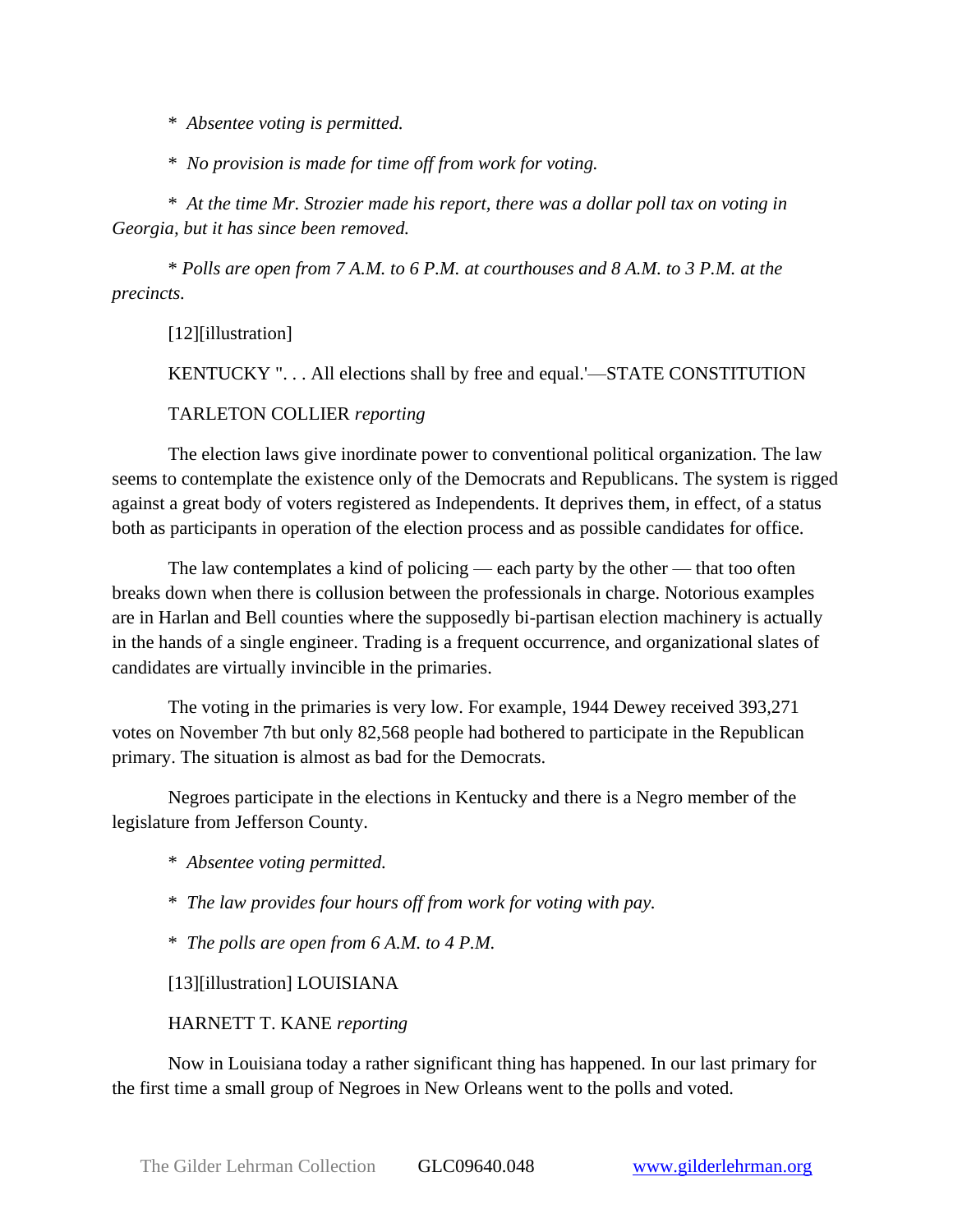With the poll tax repeal there are only about 1,500 Negroes voting. And they are kept away from the polls by a special arrangement. You have got to go there and sign a registration application in which you are asked perhaps a few more trick questions than you are accustomed to in your state. You must state your age in years, months, and days. I know I had to sit and figure it out, my age in years, months and days. There is another trick question: "Who is the householder," Perhaps you may know, it does not mean the landlord. But of course the Negro goes to the registration place and he is not recognized. He is told to come back tomorrow, we are fresh out of application blanks, will send you a notice when we are ready for you. He is kept away by all sorts of tricks.

Some of our polling places are located in bar rooms, pool rooms, slot machine joints and houses of prostitution, and when it happens that a police-man owns the pool room, house of prostitution or other places, that makes it a little more difficult, not only for a man, white or colored, but for a woman to go in and vote.

- \* *Absentee voting is permitted.*
- \* *Not provision by law for time off for voting.*
- \* *Polls are open from 6 A.M. to 7 P.M*

## [14][illustration] **MISSISSIPPI**

## THOMAS SANCTION *reporting*

There is a two dollar annual poll tax which must be paid for the two years preceding the year in which the election is held. The accumulated sum for both years may be paid as late as February first in the election year. The restrictive power of this two dollar levy is at a maximum in Mississippi where per capita income is the lowest in the nation. In recent years a law has been passed requiring the presentation of poll tax receipts at the voting places, thus increasing the nuisance effectiveness of the tax.

There is a literacy, or understanding, requirement for registration which reads as follows: "A person shall not be registered unless he is able to read any section of the Constitution, or, in case he cannot read, unless he is able to understand any section thereof when read to him, or to give a reasonable interpretation thereof." This statue provides the registrar with excessive discriminatory authority.

A few thousand Republican Negroes of above-average qualifications are permitted to register and vote in the general elections, but the Negro is totally restricted from participation in the white primaries, which of course are the only real elections in Mississippi.

- *Absentee voting is permitted.*
- *No provision for time off for voting.*
- *Polls open at* 8 *A.M. to* 6 P.M., *except in cities of* 1,000 *or more registered voters, where the polls open at* 7 *A.M.*

## [15][illustration] **NORTH CAROLINA** "..*. All men are created equal.*" - STATE CONSTITUTION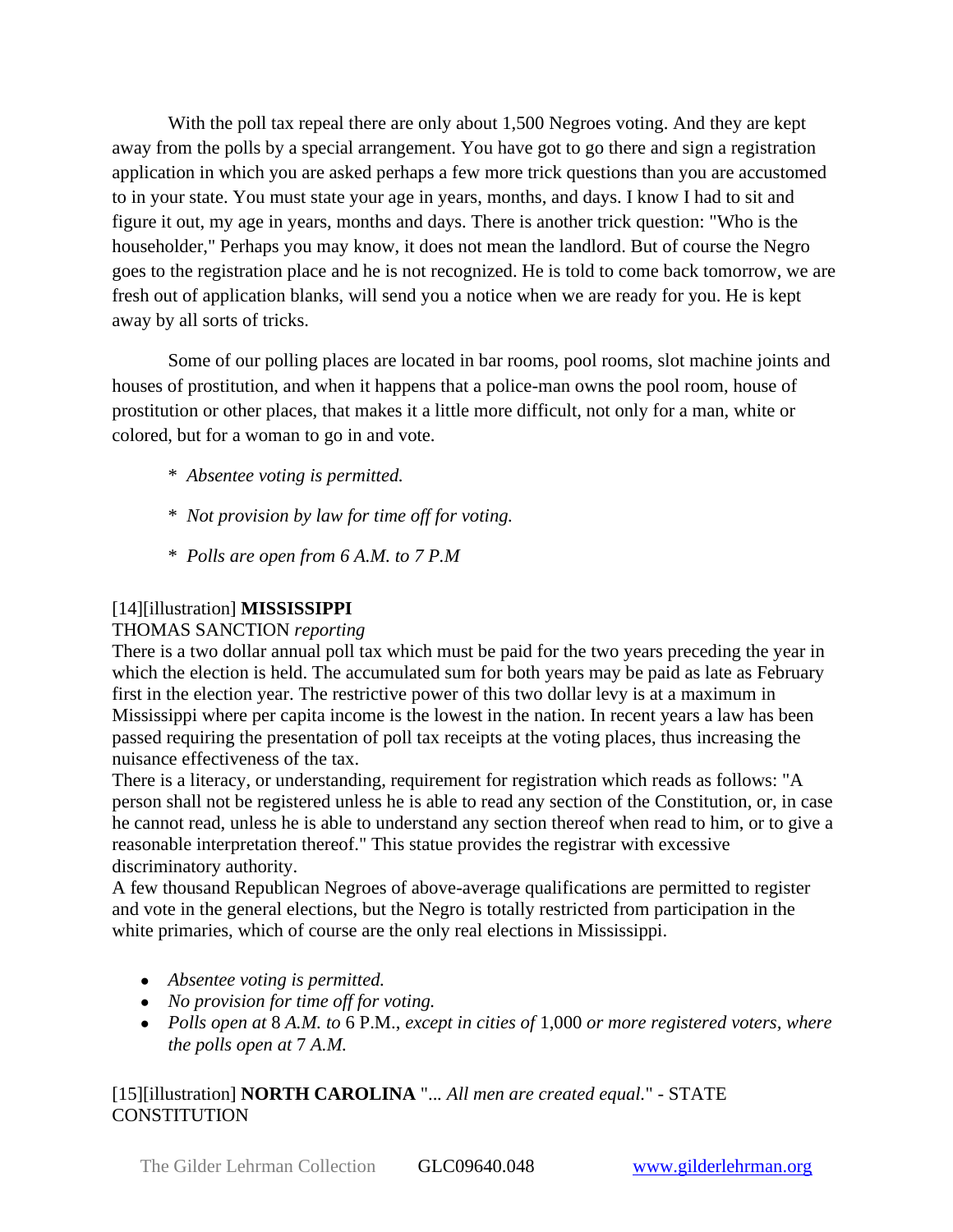## JONATHAN DANIELS *was unavoidably detained.* CLARK FOREMAN *reported*

The educational test constitutes the only restriction upon voting except for a very lenient resident requirement and the bar against felons, etc. Of course, the test of educational requirement is in its administration. There was a time when a black skin was prima facie evidence of inability to read in some of the eastern countries. To a very limited extent, but only to a very limited extent, that condition still prevails in a few counties of the state.

As you know, we have gone so far in Wake and a few other counties as to appoint Negro registrars in the Negro precincts. On the other hand, in other parts of the state a Negro still cannot vote. In Black Mountain, North Carolina, a leading Negro of the community tried to register in the last few years and was reported to have been told that if he registered, he would lose his job and would have to leave the town. As a consequence, no Negroes voted in that community.

A good feature in North Carolina is the provision for the payment of five cents to the registrars for each person who registers. It is something of a novelty in the south to have financial incentive for increasing registration.

- *Absentee voting permitted.*
- No provision made allowing time off for voting.
- Polls open from  $6:30$  A.M. to  $6:30$  P.M.

[16][illustration] **OKLAHOMA**" . . . *No power, civil or military shall every interfere to prevent the free exercise of the right of suffrage by those entitled to such right.*" —STATE CONSTITUTION

## ROSCOE DUNJEE *reporting*

During the month of February, 1916, Governor Robert L. Williams of Oklahoma called the legislature into extraordinary session, presumably for the purpose of passing laws restricting gambling and usury, although it was well known and publicly discussed that the basic reason for the session was to enact a registration law governing qualification for voting, effectively replacing the "grandfather" clause, which a few months before had been declared unconstitutional by the Supreme Court of the United States.

The expressed intention of the legislators, as openly stated on the floor of the House and Senate, was to write a law which in some form would effectively disfranchise Negro citizens as had the voided "grandfather" law.

During that session, and in such an atmosphere, the present registration law of Oklahoma was enacted, which provides basically that residence in the state one year, the county six months and the precinct thirty days qualifies the elector for suffrage rights. The law made it mandatory that registrars waive all other requirements for citizens who voted in Oklahoma elections on a date nominated as the first Tuesday after the first Monday in November 1914. This was the date safely set behind the "grandfather" law decision of the Supreme Court.

All other citizens who seek qualification as electors are required to take an oath that they are qualified electors and must answer under examination by the registrar all of those questions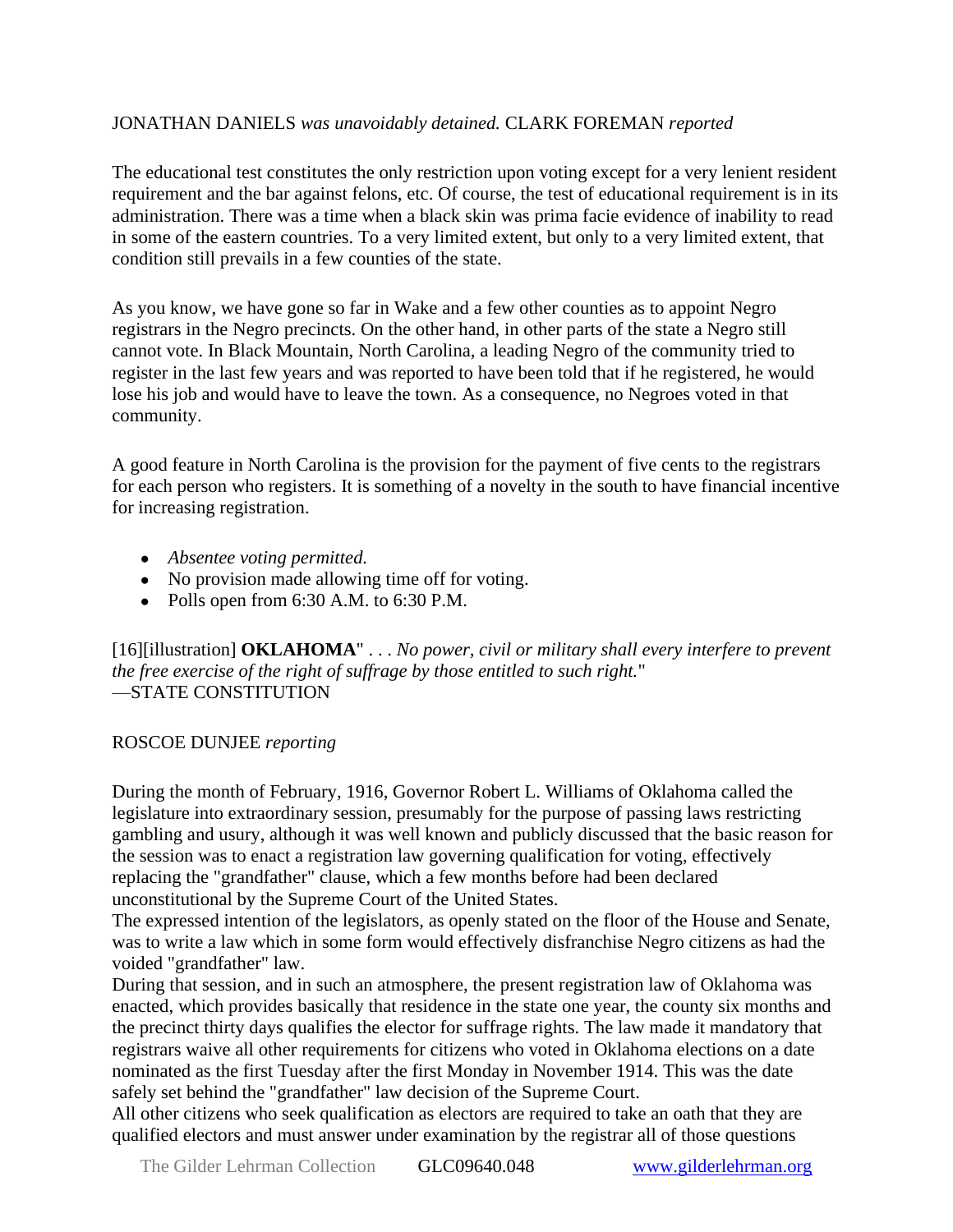which may be raised regarding the qualifications of the elector, and give under oath the information required in the registration form.[17] The law was so drawn that citizens of color would have great difficulty locating the registrar. For instance, the registrar was not required to register prospective electors at any given period during the day, and the registration period was confined to a ten day period ending ten days prior to each election. No penalties were provided for registrars guilty of irregularities or infractions of the registration act, and no subsequent legislature has provided penalties for registrars complained against by aggrieved citizens. There were no poll tax provisions provided as a prerequisite to voting.

Despite this enactment, and its endorsement for many years, I wish to say that Oklahoma's enlightened citizenship, while not having the moral courage to wipe this highly discriminatory bill from the statute books, have at the same time placed the objectionable features of the registration enactment in cold storage, and today, there is not a place in Oklahoma where Negroes cannot vote, unmolested. The registrar can be located and Negro citizens offering to vote, are not required to meet any test unusual to other units of the population.

I think I might say in closing that this unusual situation has been brought about through the convincing and compelling techniques and methods Negroes have adopted in Oklahoma, proving that they can and will cooperate with the majority party. More than 40,000 Negroes now vote in the Democratic primary, and, in recent years have been the deciding factors in close primary contests.

Democrats in Oklahoma now prize the Negro vote as one of their most valuable assets.

- *Absentee voting is permitted.*
- *Two hours or more provided by law for time off for voting but no pay is included for time away from work.*
- *Polls open* 8 *A.M. to* 6 *P.M. except in first-class cities where the time is* 6 *A.M. to* 7 *P.M.*

[18][illustration] **SOUTH CAROLINA**"...*All elections shall be free and open and every inhabitant of this State possessing the qualifications ... shall have an equal right to elect officers and be elected to fill public office.*"-STATE CONSTITUTION

## JOHN C. HUNT *reporting*

South Carolina has a couple of peculiar provisions that set it apart from the rest of the South. Most important of these is the fact that it is the only state in the nation without even the semblance of a secret ballot in the general election. Secrecy in voting is absolutely impossible under South Carolina laws. It is also impossible to vote a split ticket. For instance, in the last general election there were six different ballots for federal officers representing the candidates of six different parties or factions on the table at the polling places of South Carolina.

Ballots asked for by the armed forces, possibly by the federal authorities, accumulated in the empty office of the State Capitol Building in Columbia, because there was no such thing as a state ballot. A controversy ensued in the state as to what should be done. A serious suggestion was made that a political organization should cause to be printed a succession of party ballots, each separated from the other. That would be sent to the soldier and presumably he would tear out the one he wanted and use that. However, there is a provision of law in South Carolina which says the ballot must go into the box unmarked upon in any fashion. They consulted the Attorney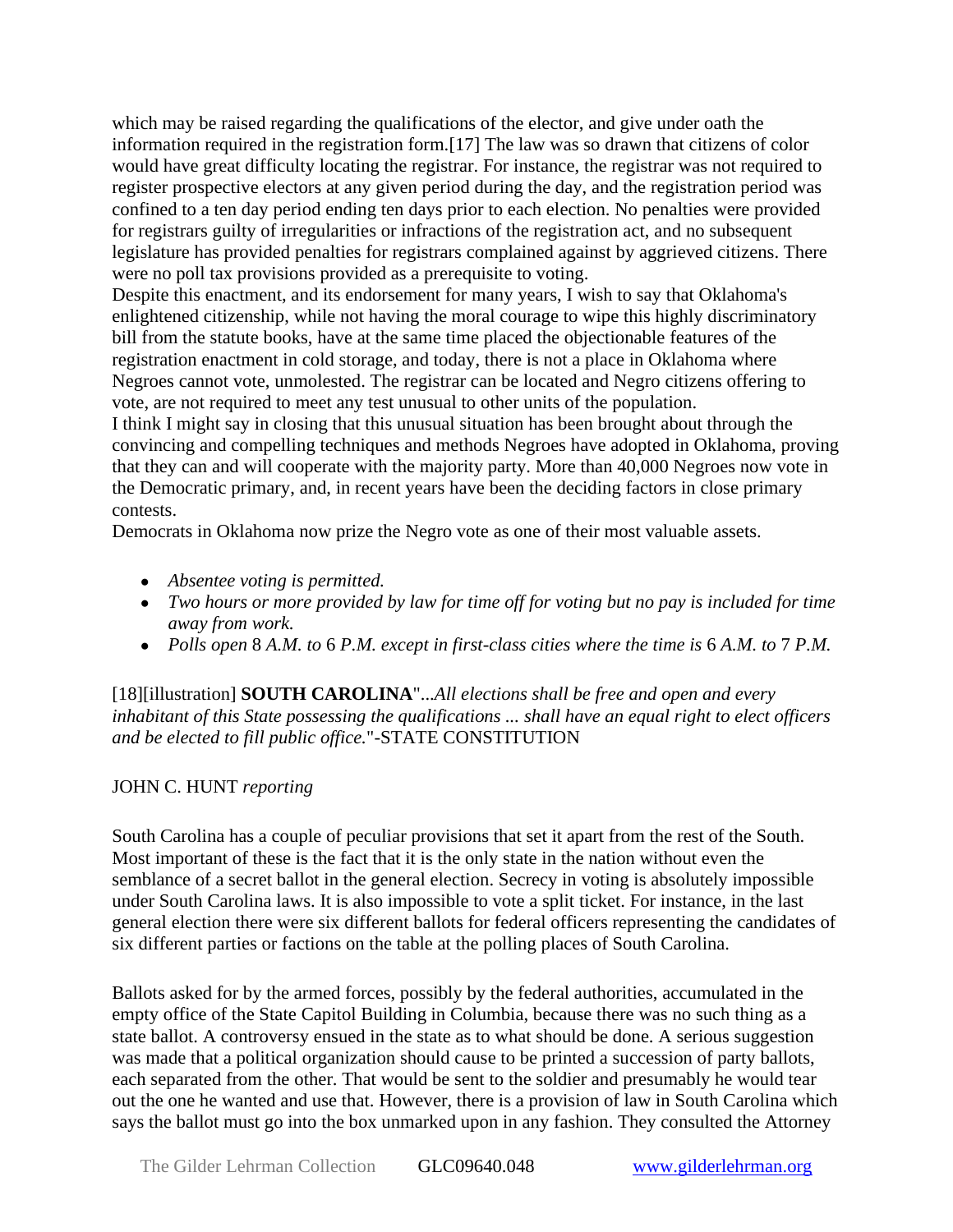General and he gave the ruling that the separation of the first perforation marks would amount to mutilation of ballots and therefore couldn't be used. I have it on even more informal authority that what actually occurred was a few clerks were sent into this room and instructed to mail straight democratic party ballots to all the soldiers.

[19]The cause of a sudden public awakening to the shameful general election laws was the new significance given the general election by the removal of all primary ballot laws from the statute books recently.

A one dollar non-cumulative poll tax is required for voting in the general election, but is not required for the primary. You don't have to register every year. You must show the election manager both your poll tax receipt and certificate of registration.

The residence requirement for general election and primaries are different too, which causes considerable confusion. In the primary election you have to be two years resident in the state and one in the county, but in the general election the residence requirements are somewhat different.

- *Absentee voting permitted.*
- *No provision for time off for voting.*
- *Polls open from 8 A.M. to 4 P.M., except in Charleston and Columbia where it is from 8 A.M. to 6 P.M.*

[illustration]**TENNESSEE** " *. . . Elections shall be free and equal.*" —STATE **CONSTITUTION** 

#### JENNINGS PERRY *reporting*

There is in effect no white primary in Tennessee. In the larger cities of Memphis, Knoxville, Chattanooga and Nashville the Negroes vote in proportion to their population just as the white people vote in proportion to their population.

There are a few counties in Tennessee, more rural counties, where Negroes are discouraged from voting by means other than the poll tax. Those are the only counties in the state which are in that category.

[20]Now we have our election laws pretty fair. We have registration only in six of the larger counties. That registration is bi-annual. However, twenty days before election a supplementary registration period is held so that anyone who really cares to qualify himself in that manner to vote and has reasonable qualifications can do so.

We have no educational requirements, we have no "grandfather" clause and generally, people who manage to get over the poll tax requirements vote if they like.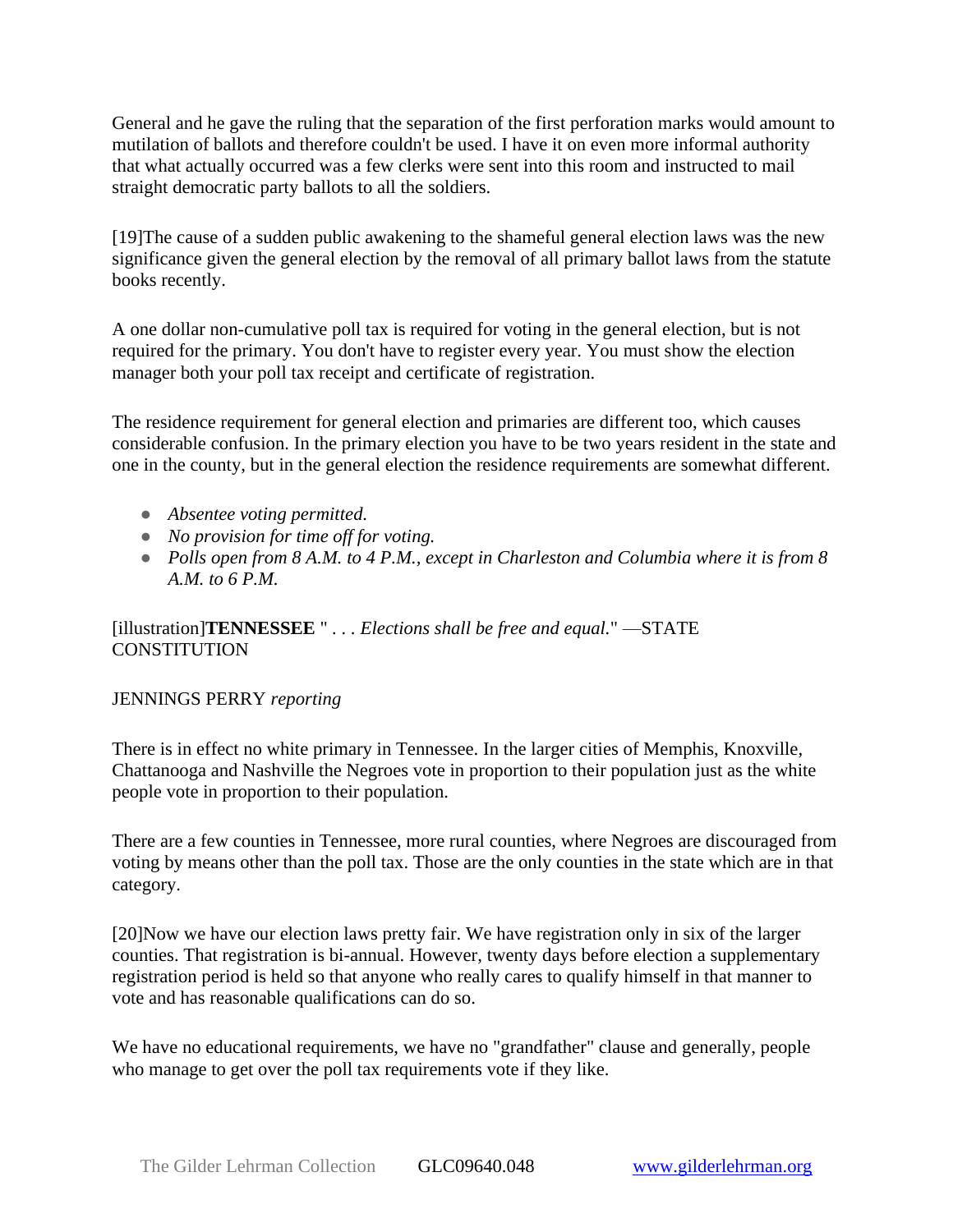The poll tax in Tennessee is one dollar levied by the state and the counties can levy an additional dollar. Poll taxes must be paid before one is qualified to vote.

- Absentee voting is permitted.
- There is no provision for time off voting.
- Polls are open from 9 A.M. to 4 P.M. In cities of 15,000 or more they are open from 9 A.M. to 7 P.M. There are many factories in towns of less than 15,000 population, workers in those factories find it difficult to vote.

[illustration] **TEXAS** " *. . . All free men . . . have equal rights, and no man or set of men, is entitled to exclusive separate public emoluments or privileges, but in consideration of public services.*"

## —STATE CONSTITUTION

### CARTER WESLEY'S *plane reservation was cancelled.* IRA DEA. REID *reported*

The most notorious, and certainly the most effective, restriction on the right to vote in Texas came until very recently from a series of statues governing primaries and also the general election, which permitted the

[21] Democratic party to pass a resolution barring Negroes from participating in that party's primary. Because Texas is a one-party state, inability to participate in the primary meant virtual disfranchisement.

This bar was stricken down by the Supreme Court of the United States in April, 1944, in the case of Smith vs. Allwright et al, therefore it can be said that for the present the chief restriction on voting is in abeyance in Texas.

The biggest remaining restriction on voting in Texas is the requirement of a poll tax payment. However, there is no discrimination in the law nor usually in the practice of collecting poll taxes, except that the statute excepts Indians (and one might ask why not Negroes?). The restriction comes from the fact that any tax or other burden on the right to vote discourages people from voting. In Texas the poll tax can be paid from October to February. Many of those who are willing to pay the poll tax just forget to pay it in that short time, and then when it comes time to vote find them-selves disqualified. Others are unable, or unwilling, to pay to vote.

In actual practice all of the laws affecting voting have been used by election judges and others to bar Negroes in Texas. County clerks, who are supposed to give out absentee ballots, during the days of the primary bar often refused to give Negroes ballots even for general elections. Also even in cities, where the election is by charter at large, very often they illegally take the cloak of primary procedure and exercise the bar against Negro voters. These are custom rather than bars by law.

● *Absentee voting is permitted.*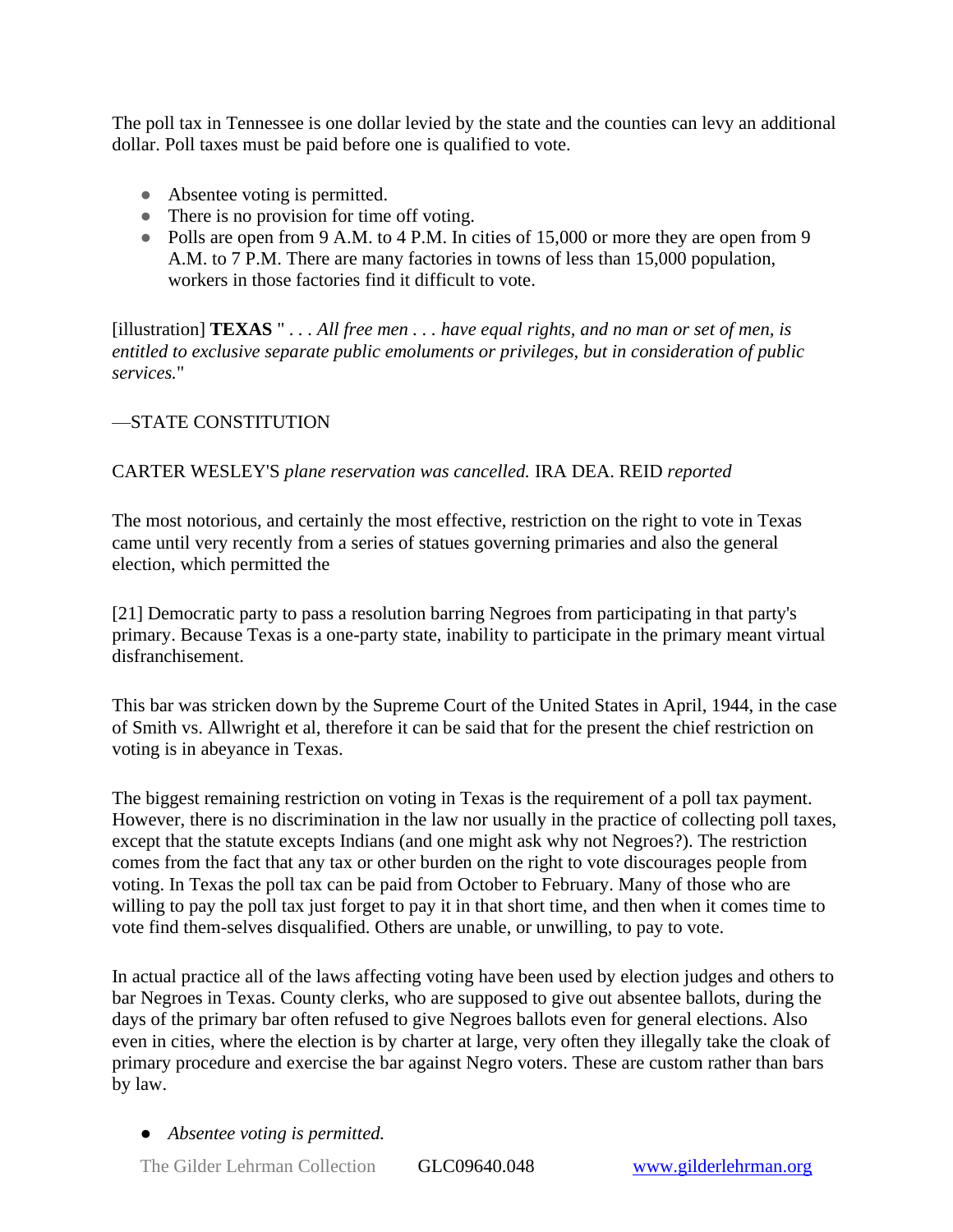- *Time off for voting is undetermined, but provision exists for it with pay for the time missed.*
- *Polls are open 7 A.M. to 7 P.M. in counties in 150,000 in population. Elsewhere, the hours are 8 A.M. to 7 P.M.*

[22] [*illustration*] **VIRGINIA** " *. . . All men are by nature equally free and independent.*"

## GEORGE S. MITCHELL *reporting*

The poll tax put in the Constitution of 1902 runs back for three years at \$1.50 a year. The maximum poll tax with penalties is \$5.01. It must be paid six months before the general election, long before the people are really interested about primary and of course six months before anybody is excited about the election. That is the most serious obstacle in it. It is so arranged that persons who own real property, particularly in the rural districts, are in general the persons who pay their poll tax. The reason is this: if you own real property you are careful to have it on the court house books in order to protect the title. If it is on the court house books you are billed for that property regularly. When you are billed for your property you also receive the bill for the poll tax. If, on the other hand, you are not on the court house books as a property owner, it is nobody's business to send you a bill. You don't get a bill and you are very unlikely to go and pay your poll tax before May 5th. Of course persons who are members of the machine are told to come in and pay. It is a frequent complaint that the poll tax is paid by the machine for its friends.

The difficulty on registration for Negroes, under present circumstances, comes very largely from the arrangements made for registering. In rural districts there are appointive registrars for each subdivision of the county. So far as I know without exception these persons are white. Also with few exceptions the registration books are kept at their homes. You may go and register by appointment with the registrar at any time in the year, except in these very limited periods just before the elections. I went myself to register in Arlington County, Virginia, and it was plain to anybody that a Negro would have had very great difficulty in getting his name on the books.

[23] Here were the circumstances: the place of registration was a home in a small white workingmen's neighborhood. It would be an odd and unusual sight for a Negro to be coming down that street. Secondly, the registrar was a lady. Thirdly, the place of registration was her front parlor. Fourth, she kept a very large dog. Fifth, her husband sat attentively by while the registration was going on. Now that was within three hundred yards of the Potomac River, which is supposed to be the more enlightened part of Virginia.

On education the requirement is potentially strict; actually, in my limited experience, not very strictly enforced. You must fill in a blank application for registration requiring you to state your age and name and occupation, previous place of registration, if any, and one or two other facts. This you have to do in your own handwriting and in person. You also have to do so by law without aid, suggestion or memorandum or notes of any kind. In addition you have to be prepared to answer any and all questions put to you by the registrar relating to your qualification for registering.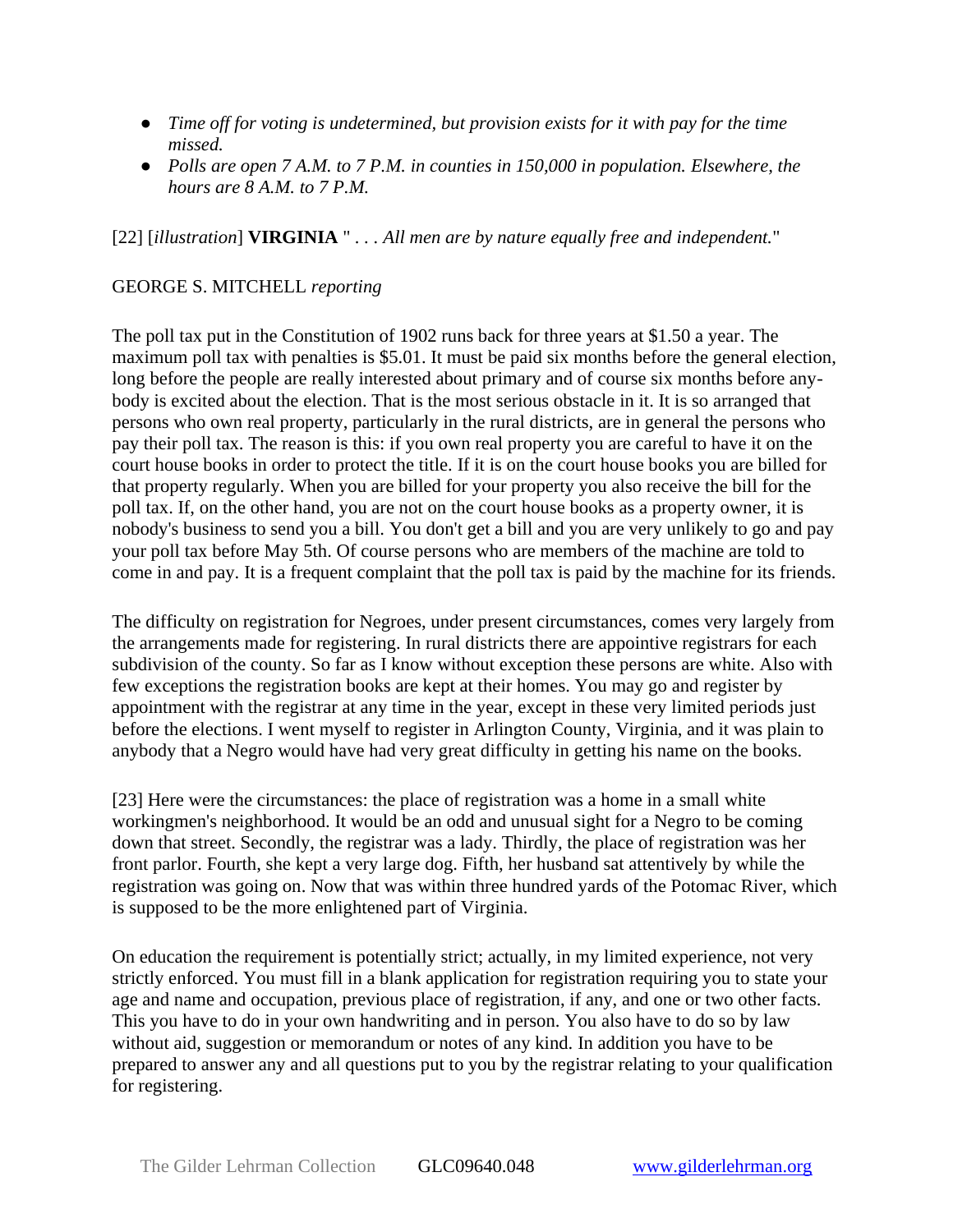There is currently, particularly in the more heavily Republican congressional districts, what is called the "black satchel" racket. Henchmen of the machine go around and collect five hundred or so absentee votes, cautioning the fellow who fills each one out to stay in the house on election day, and drops those votes into the box. You can get enough of those to win almost any election. I don't say that it is done everywhere but there is a lot of complaint that it is frequently done.

- *No provision requiring time off for voting.*
- *Polls open from sunrise to sunset.*

## [24] DISCUSSION

MR. STROZIER: I have a profound belief in democracy. I believe that democracy will work if we will let it work. Our politicians won't let it work. I was telling some of the people whom I was with last night about an article that I had read in Life Magazine. I want to tell you about it and I want to urge everybody here to read it.

I used to have the idea that there ought to be restrictions on the elective franchise. I thought it was a good thing to make it hard to vote. I have got entirely away from that and I am in favor of unrestricted suffrage. I think it is a perfectly sound proposition. That is the reason why I hope all of you will read that article in Life Magazine for December 18th.

Life sent a reporter, Teddy White, to North China to find out the truth about the Communists. He wrote an article about what he found up there and I think it is one of the most remarkable things I have ever read. Of course the Communists have been engaged since 1937 in North China fighting the Japs. They have necessarily had to try and develop the country in order to carry on their warfare against the Japs and the way they have done it is the thing that intrigued me.

White says, and you all know it is true as I do, that the people in North China, the peasants, have been oppressed and swindled and treated as serfs for centuries. They were as absolutely hopeless as any people in the world; But the development of the communist movement there has remade North China, according to White. He says the way they have done it is by adopting the democratic process. They have been given the peasants the vote, they run their local governments and he sums it up by saying it has given those people a stake in society, a dignity and a responsibility that really proves the worth of the democratic process.

I call attention to that article for the reason that it proves the trouble with us is that we are afraid of democracy. I have got to where I am not afraid of it. I believe in t. I believe in democracy for everybody. I believe in democracy for even the left wing Greeks. [illustration]

[25] I think the time has come when we have got to do something about it. We can't liberate people in Europe and oppress them in order to establish the kind of government that we think ought to be established, but I am not so much concerned about Europe as I am about my own country. We can't fight battles for democracy all over the world unless we have it here. I am in favor of having it here and *now*. I mean that, and I am glad to have the opportunity to say it.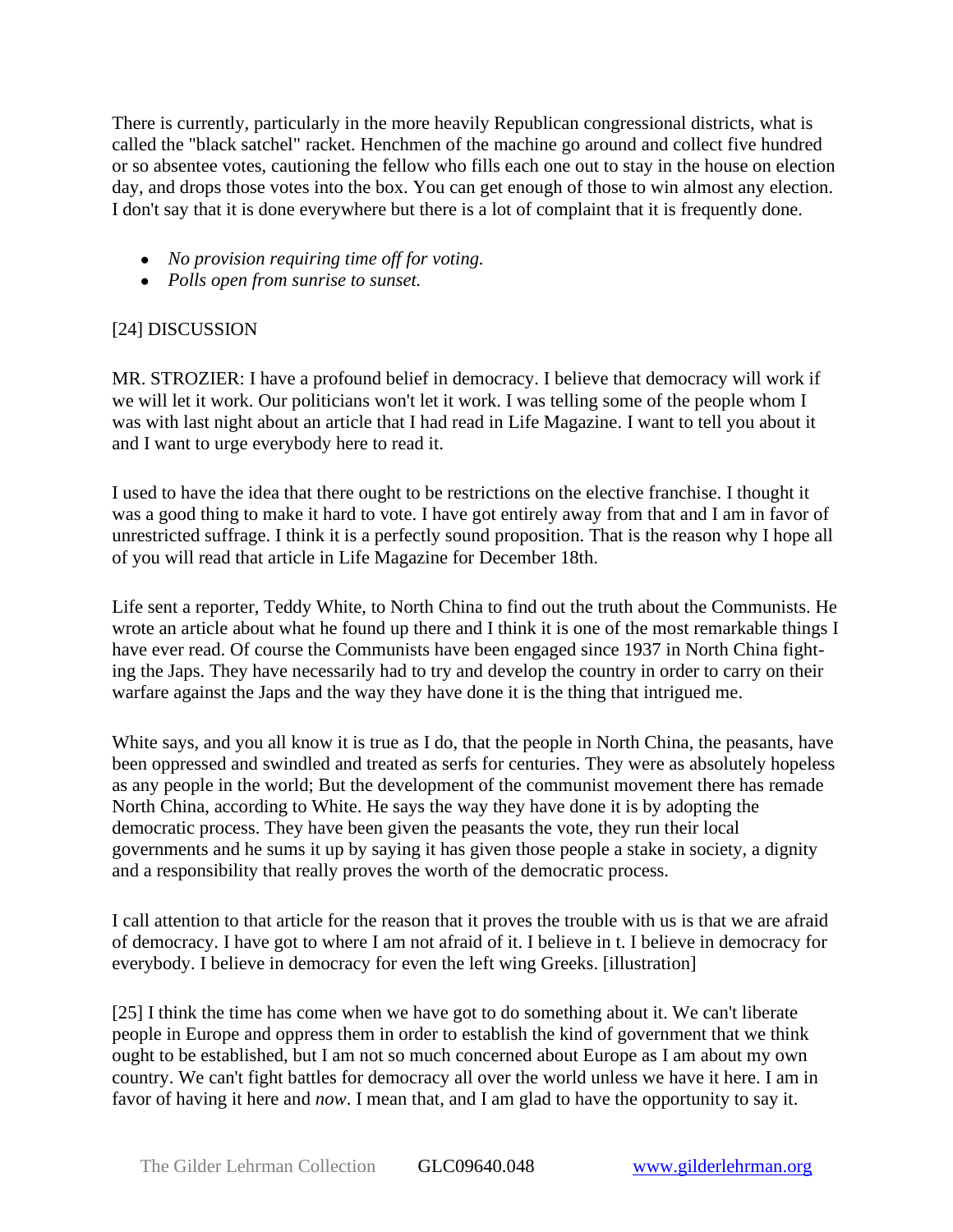With reference to my own state, I want to see the poll tax abolished and the Negro enfranchised; and there is not anybody afraid of either one of those propositions in the State of Georgia except politicians who don't know anything has happened in the last hundred years. That is my deliberate judgment about that.

When the Supreme Court decision came out in the Texas case, I wrote an editorial in the Macon News in which I took the position that we ought to allow the Negroes to vote in the coming primary in Georgia in 1944. I didn't know whether they would print it or not because I don't own the newspaper. They said, "It will probably raise hell but print it." But it didn't raise any hell. That is the point. There wasn't any repercussion from it at all. Nobody said anything about it except to approve it.

For several months after that decision was rendered I wrote along that line. The people didn't curse me, didn't curse my newspaper. I began to talk to everybody I came in contact with, and to my astonishment I found they felt the same way I felt about it.

I live in Macon, and the people I come in contact with in my daily life are different from some of the people in some parts of Georgia. I realize that, but what we need in Georgia is a little leadership.

Bryan Collier tells me he did the same thing in the Columbus Ledger in commenting on that decision of the Supreme Court and he had the same experience with it that I had in the Macon News. The Atlanta Journal said practically the same thing. I don't know what repercussions they had, but there wasn't any in their letter column.

## [illustration]

[26] We need in this state a little leadership that believes in democracy. The people are ready for it. I think one of the of the most remarkable things we have had here today is Mr. Dunjee's talk. I have got a profound conviction that the same thing would happen in Georgia that happened in Oklahoma.

We haven't got far enough away from the Civil War yet for our politicians not to believe that enfranchising the Negro means turning over a large bloc of votes, but it doesn't mean any such thing. I know Negroes in Macon who are just as good Democrats as I am, and in fact most of them are.

Whether or not, I have got a conviction that when you put on a man the responsibility of governing himself, he will measure up to it. I am glad to have the opportunity of saying so at this meeting because I think the newspapers have the opportunity to furnish the leadership that the politicians are incapable of furnishing, and I hope they do it.

I hope that before we begin to try to establish democratic governments all over the world that we are going to start on our own doorsteps and we are going to start in the Southern States of the United States of America.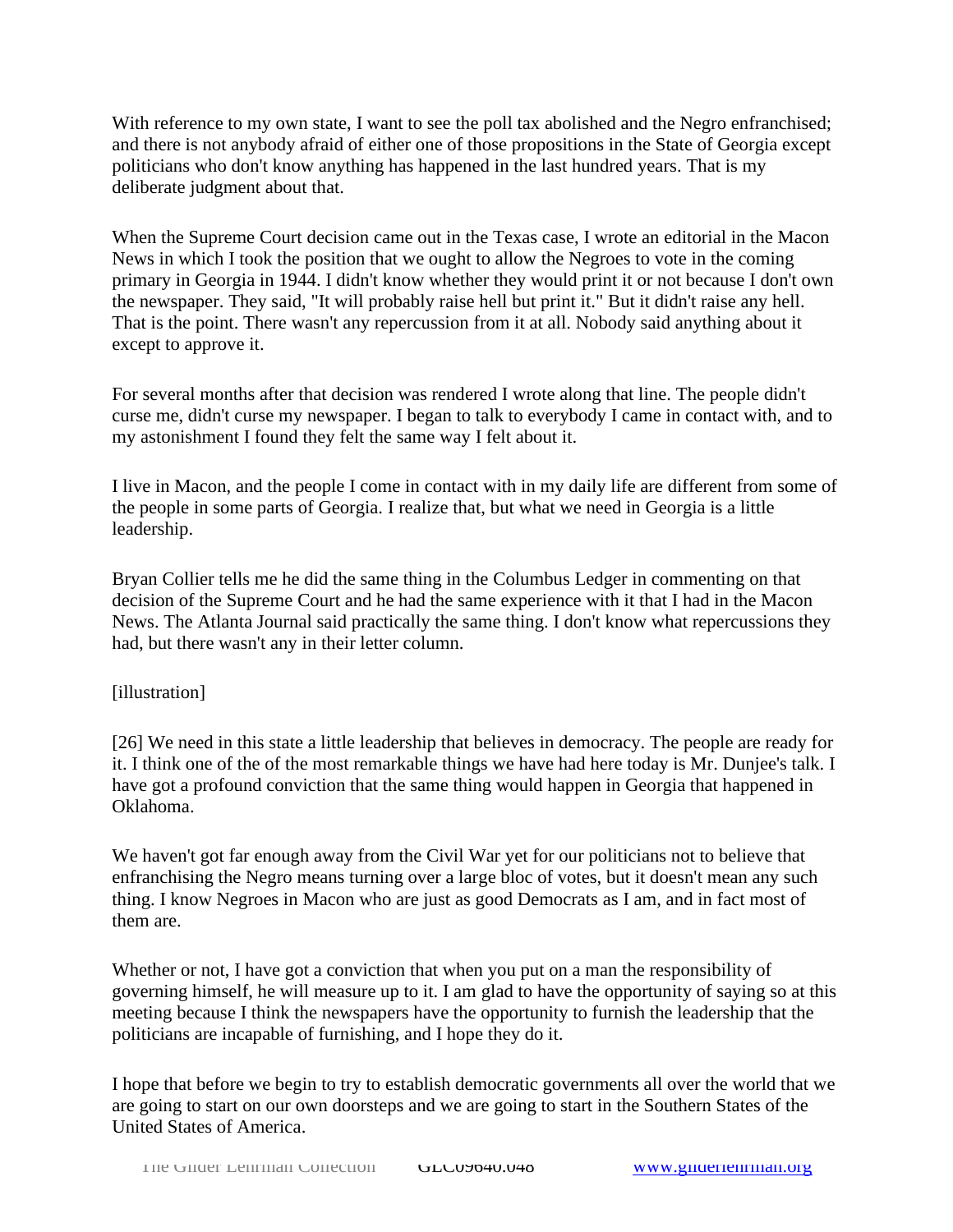MR. BRYAN COLLIER: I want to make a speech of about five words indorsing everything Harry Strozier said. We have two newspapers in Columbus and Macon that have been really getting out in the grass roots and fighting for some of these things.

I wrote an editorial back in July, I think, suggesting that the Negro be admitted to the Georgia primary. I am frank to say I didn't know what would happen. I was pretty sure that my phone would ring all night and I thought I might be ridden out of town. The phone did ring all night, but from that day to this there has not been one single word of protest. On the contrary, the most surprising people in the world, knowing Columbus as I know it, called up to say they were so glad the suggestion had been made, that they were not afraid of the Negro in politics in Georgia or in Columbus, but they were quite sure that the whole business of a poll tax and limited suffrage in Georgia was purely a matter of political chicanery, that the people we have got in office don't want a big vote.

## [illustration]

[27] Boiled right down, that is all there is to it. There is one other thing about the poll tax that I think we as realistic people ought to face, because we can't win this thing on a basis of starryeyed idealism. I wish the keynote of this meeting could be the speech made by Mr. Dunjee this morning. It was a practical political speech and we have got to fight this thing out on the basis of practical politics.

COLONEL AYER: I think the sentiment in Alabama is growing in favor of allowing more and more Negroes to participate in our primary elections.

MR. KANE: Here are a few figures just to show what happened after Huey Long eliminated the poll tax in 1934. In 1932, 268,000 people voted. In 1940, with the poll tax eliminated, 372,000 voted, a jump from 268,000 to 372,000. Now in 1944, 555,000 people voted. Now in order not to mislead you I should say all except perhaps two or three hundred of that increase in votes was an increase in the white vote.

MR. DUNJEE: I think this conference should take in consideration the current flexibility of the Negro vote. What has happened in Oklahoma is possible achievement in every section of the south. It means that where local government is conservative and fair, the Negro, who forms a large portion of the citizenship of the south, when granted ballot privileges will vote and stand by his friends.

## *Telegram from former Governor Holland of Florida to HERBERT DAVID-SON, Publisher of the Daytona News Journal:*

In my judgement lifting of poll tax as requisite for voting has greatly increased total number citizens participation in our elections and diminished opportunity to control elections through machine manipulation. Poll tax repeal took place 1937. Total vote 1936 primary 328,000.